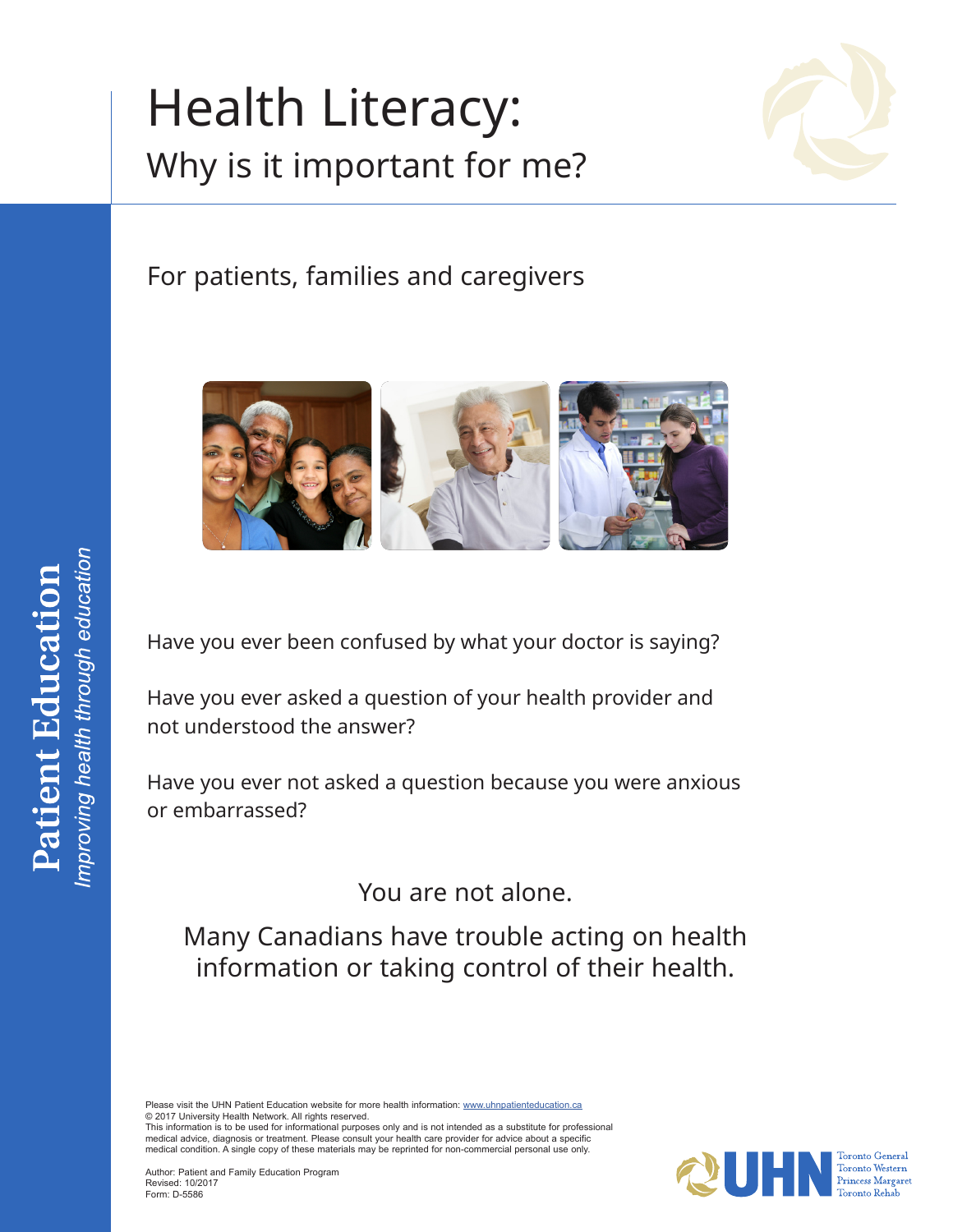## **What is health literacy?**

Health literacy means using many different skills to get, understand, communicate and use information to make informed decisions about your health and navigate the health care system.

For example, you are using health literacy skills when you:

- follow instructions for taking your medicines
- prepare before a test or surgery
- act on medical advice and filling out medical forms
- understand treatments and medical terms
- find and use health information
- know where to go to get health services from home or in the community
- ask questions and advocating for yourself or your family member

Stress or how you're feeling can affect your ability to understand and act on health information.

#### **Why is health literacy important to me?**

The better your health literacy, the better you will be able to manage your health and move through the health care system.

Many people need to manage their health condition or take care of someone else who has one.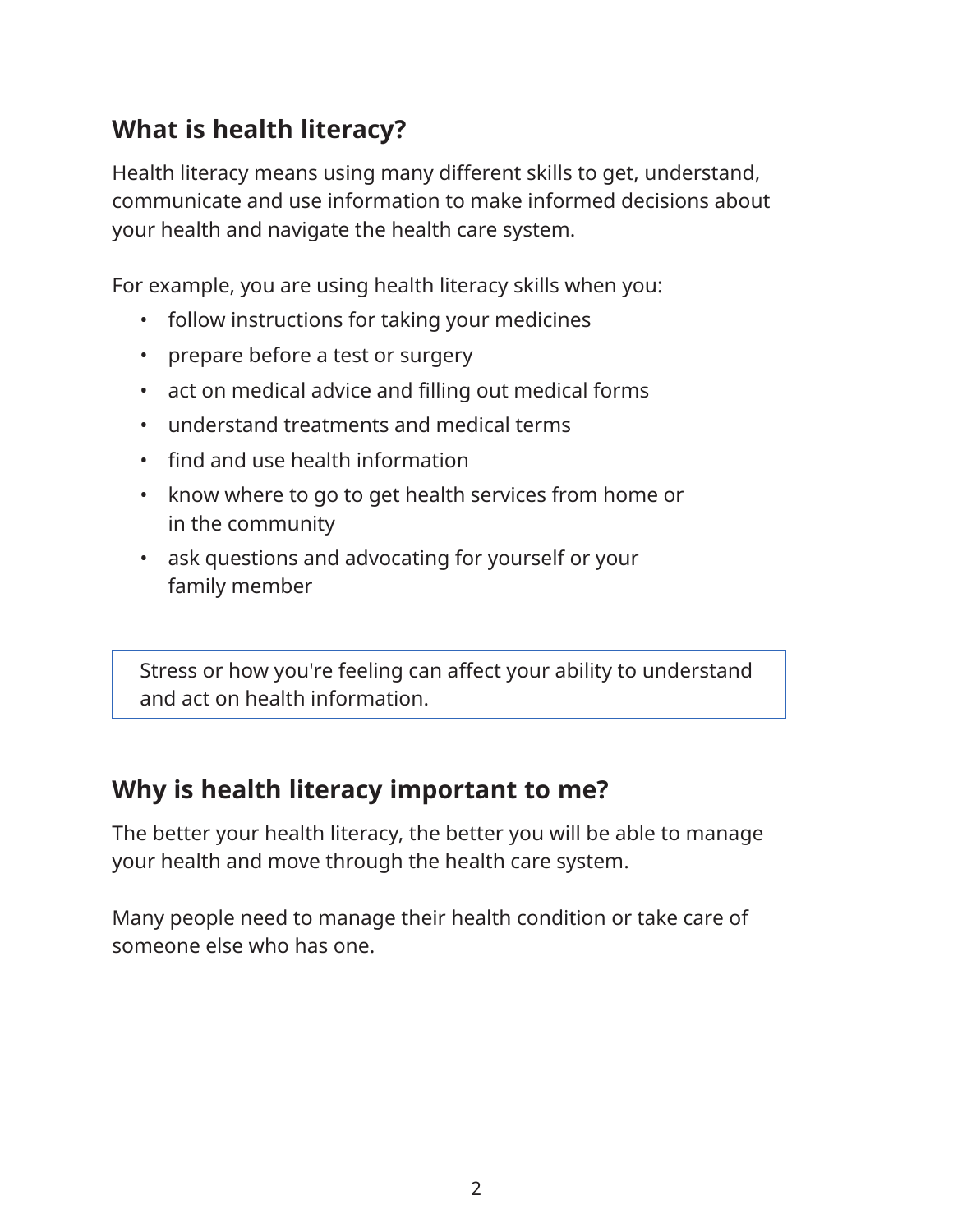

## Tips to improve your health literacy

#### **When you visit with your health care provider:**

- $\checkmark$  Bring your questions so you can remember everything. Write down what your provider tells you.
- $\checkmark$  Bring all of your medicines, including vitamins and any over-the-counter or herbal remedies.
- $\checkmark$  If you can, bring a family member or trusted friend along to help you remember what your health care provider says.
- $\checkmark$  Ask questions if you do not understand. If you still are not sure about the message, ask your health care provider to repeat using everyday language.
- $\checkmark$  Repeat the health information you receive in your own words.
- $\checkmark$  Ask your health care team for an interpreter if you prefer to communicate with your health care provider in a language other than English.
- $\checkmark$  Ask your health care provider about signing up for myUHN Patient Portal where you can see your health record and appointment information.